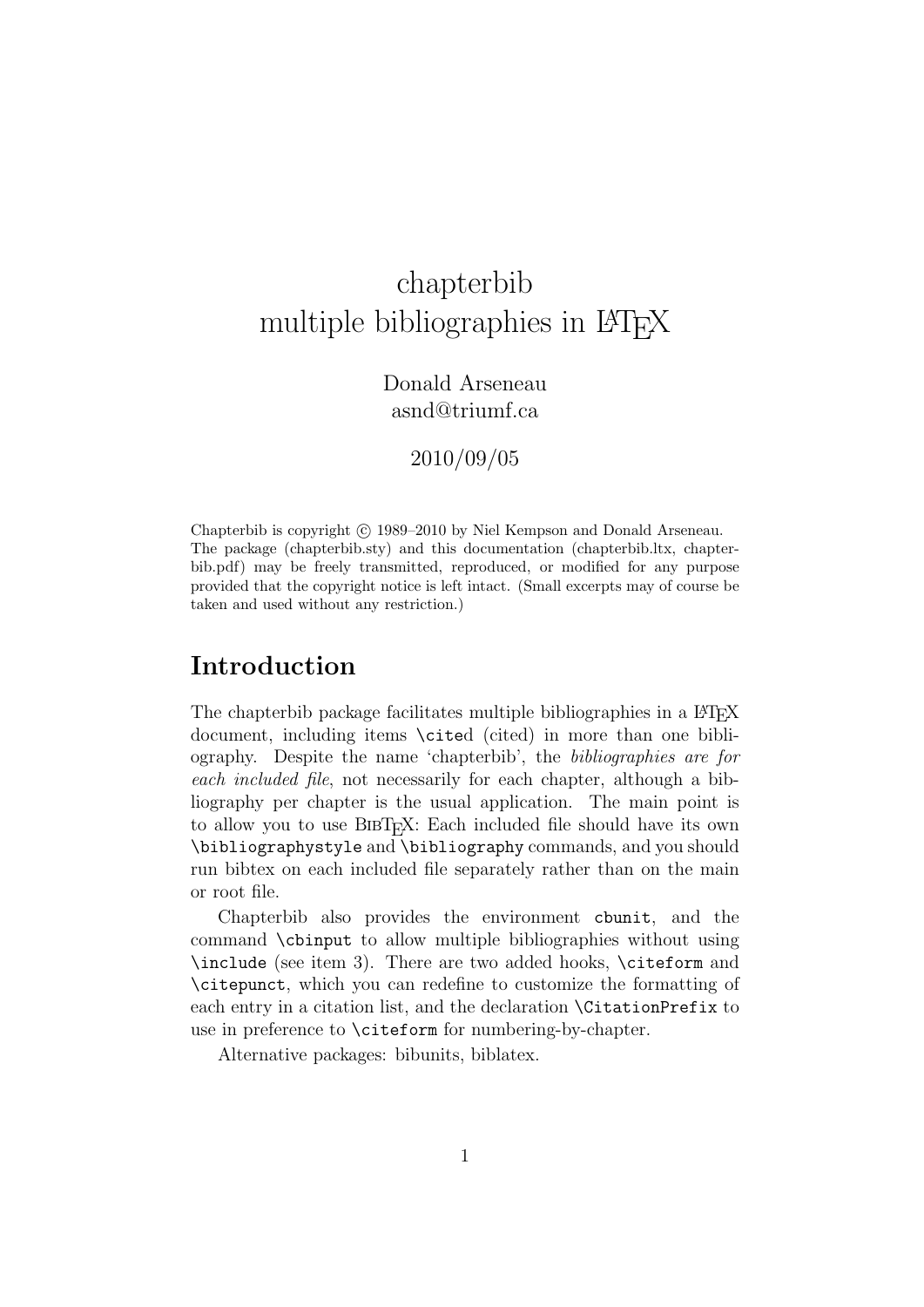### Usage, Restrictions, and Options

1 Normal use: Put \bibliographystyle and \bibliography commands in each  $\in$  Run LATEX; run BIBTEX on each included file; run LAT<sub>F</sub>X; run LAT<sub>F</sub>X.

2 Whole bibliography: With chapterbib, the \bibliography and \bibliographystyle commands are not normally used in the root file, only in files that have been \included. To have a wholedocument bibliography, see items 6–9, depending on which style of whole-document bib.

3 Without \include: If you can't use \include because a new section must start below the preceding bibliography on the same page (odd format!), then you can use \begin{cbunit}. . . \end{cbunit} (for everything in one file) or \cbinput, with a thebibliography environment in each unit or input file.

To use  $BIBT<sub>E</sub>X$ , input separate files using  $\ch$ input; at first use the package or global option [draft], run L<sup>AT</sup>EX on the document, then BIBT<sub>E</sub>X on each file that was \cbinput; finally, remove the [draft] option and run LATEX again (maybe twice to get page references right). The [draft] option only affects the treatment of \cbinput, not \include or \begin{cbunit}.

4 Package compatability: Your preferred citation style (call it xxx.sty) may not work with chapterbib at first, but it is easy to make it compatible: In 'xxx.sty' change every '@\@citeb' to '@\@citeb\@extra@b@citeb', and insert the line

\@ifundefined{@extra@b@citeb}{\def\@extra@b@citeb{}}{}

somewhere (but not as a comment or as part of another definition!).

If the package also redefines \bibcite then you should change that definition, replacing '@#1' with '@#1\@extra@binfo', and insert

#### \gdef\@extra@binfo{}

somewhere in the file. If the package defines a command that acts similarly to \bibcite (being written to the aux file, and then executed as the aux file is processed), then it should have '\@extra@binfo' inserted in the same way.

Some citation packages deviate quite far from LAT<sub>EX</sub>'s own method of organizing cite tags using 'b@\@citeb'. The instructions above catch such extensions as 'Y@\@citeb', but not more radical differences.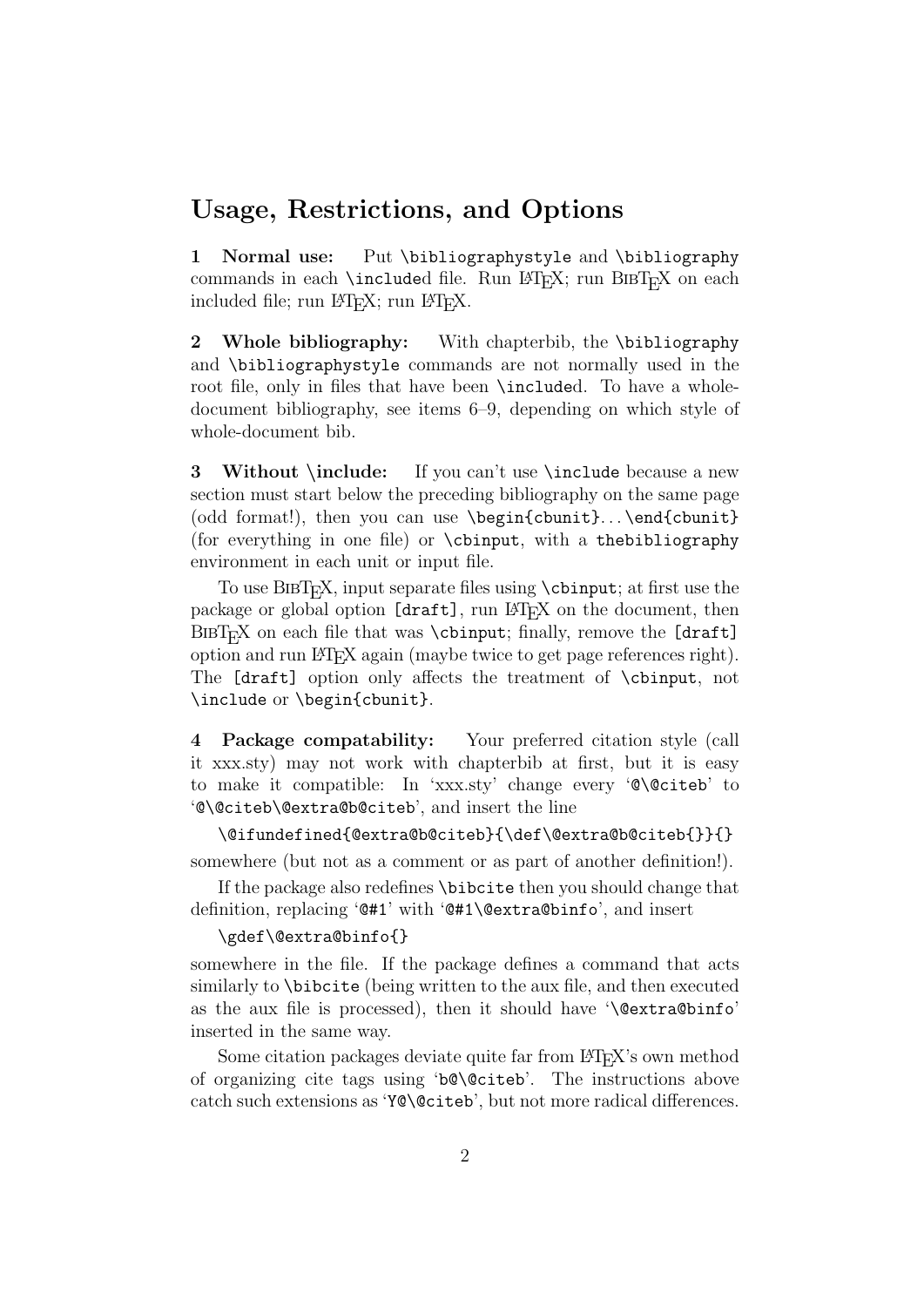In such cases, try contacting the author of the citation package.

If a citation style does not (re)define \nocite, then that command would not be converted when you make the patches at '@\@citeb'. Chapterbib will try to detect the presence of \@extra@b@citeb in \nocite and insert it, but if that fails you may need to redefine \nocite changing any '@\@citeb' to '@\@citeb\@extra@b@citeb' in that sty file.

5 Sectionbib: The report and book document classes usually treat the bibliography as an unnumbered chapter (\chapter\*), which is not so good for bibliographies in a chapter. You can specify

#### \usepackage[sectionbib]{chapterbib}

to convert your bibliographies from \chapter\* to \section\*, with an entry in the table of contents and the page-header. A bibliography in the root file remains as a \chapter\*. The [sectionbib] option modifies the existing thebibliography environment (or the \bibsection command, if present already), so the other formatting in the bibliography should remain unchanged. On the other hand, if you already have a non-standard bibliography defined, or if you want them numbered, it may be easier to redefine \thebibliography directly, without any tricky modification of existing commands.

Alternatively, you can use the \sectionbib command directly in the document preamble. It takes two parameters: the sectioning command, and the name of the sectioning level. For instance, the [sectionbib] option executes \sectionbib{\section\*}{section}. Again, for the most control, it is better to redefine \thebibliography entirely.

6 Overall separate bibliography: If you want a completely unrelated bibliography in the root file, perhaps for a general reading list, you can provide your own bibliography there using the thebibliography environment. I don't suppose this will appeal to BIBT<sub>F</sub>X users!

7 Overall bibliography: To have a cohesive bibliography for the whole document, plus individual bibs in the chapters, put \bibliography commands in the included chapters plus in the root file. Make sure the \bibliographystyle for the overall bibliography appears *first*, before any chapters are included. Run L<sup>AT</sup>FX; run  $BIBT<sub>F</sub>X$  on the root file; run  $BIBT<sub>F</sub>X$  on each included file; run  $BTRX$ ; run LATEX. This produces an independent 'overall' bibliography which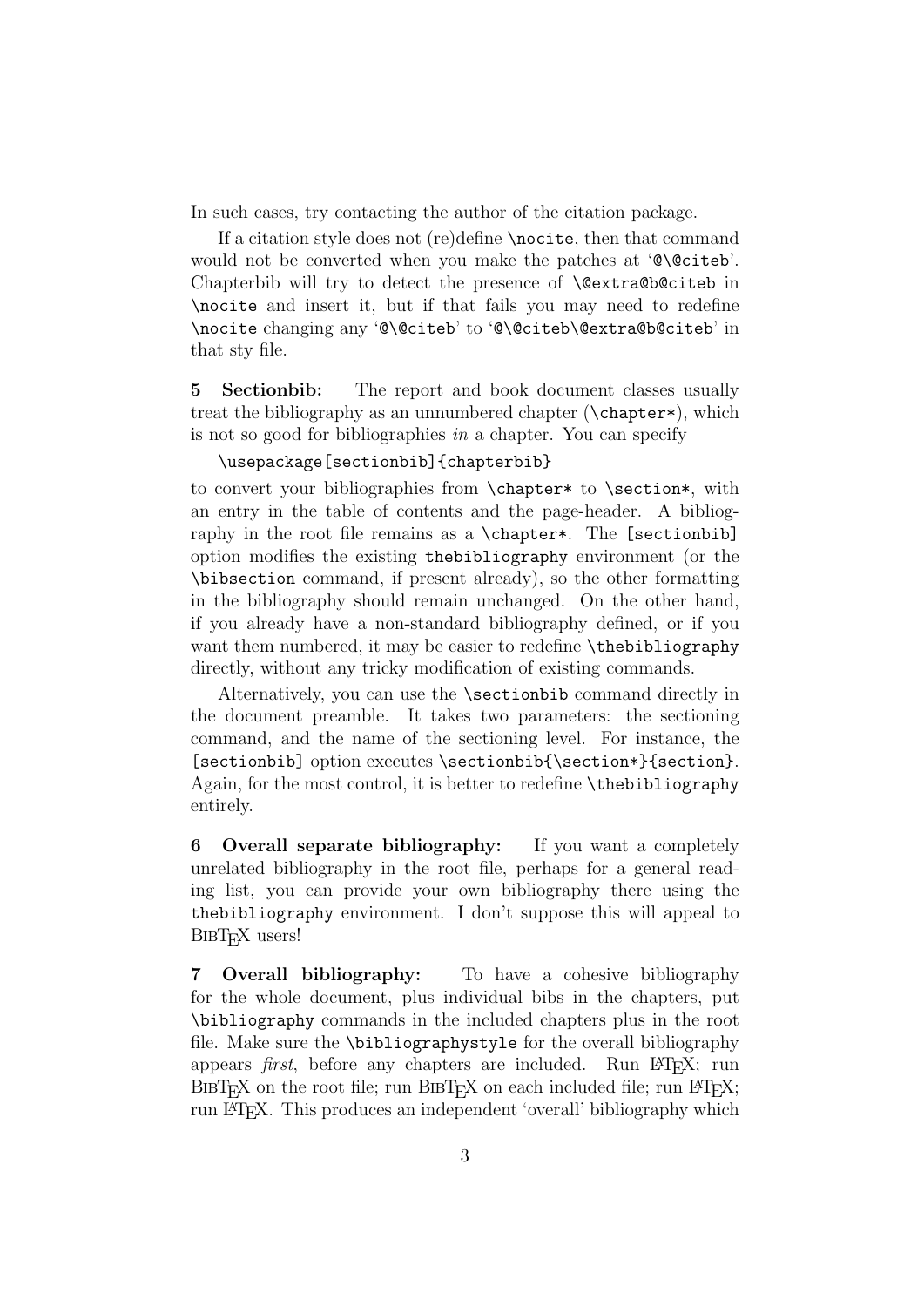only makes sense for various 'named' bibliography styles; a numbered style, or one with any type of automatic enumeration (like Me2007a, Me2007b) will give unrelated numbers in each bibliography and lead to confusion.

 $BIBT<sub>F</sub>X$  will complain about multiple  $\boldsymbol{\lambda}$  bibdata commands when it makes the whole bibliography, but it should obey the first. If you don't want to see any error messages from bibtex, or if you don't want to put the main \bibliographystyle command first in the document, then use \usepackage[rootbib]{chapterbib} when you run  $\mathbb{F}[\mathbb{R}]$  first; run BIBT<sub>E</sub>X on the root file; change to \usepackage{chapterbib}; run LAT<sub>E</sub>X; run BIBT<sub>E</sub>X on each included file; run LATEX; run LATEX.

8 Chapter bibs gathered to end: To have a bibliographyby-chapter at the end instead of separate bibs in the chapters, use \usepackage[gather]{chapterbib}, put \bibliography commands in each file, and at the end of the main file. Run LAT<sub>EX</sub> as in item 1. You can control the titling of the final bibliographies by defining \FinalBibTitles, such as

```
\newcommand\FinalBibTitles
```
{References for Chapter \thechapter}

A similar effect may be achieved by re-defining \FinalBibPrefix as

```
\renewcommand\FinalBibPrefix{References for }
```
Even more control is achieved by redefining \StartFinalBibs. The default definition is (like)

```
\newcommand{\StartFinalBibs}{%
  \renewcommand{\bibname}{Bibliography for chapter n}}
```
normally, but when using the [sectionbib] option it becomes

```
\newcommand{\StartFinalBibs}{\chapter*{\bibname}%
  \addcontentsline{toc}{chapter}{\bibname}%
 \@mkboth{\bibname}{\bibname}%
 \renewcommand{\bibname}{Chapter n}}
```
where the **\bibname** text is now provided by **\@auto@bibname**, which relies on bookkeeping and \FinalBibPrefix.

If your document class has neither section nor chapter, then you must define \StartFinalBibs and also indicate the sectioning: for example, if the main sectioning command in your document class is \motif:

\newcommand\CBMainSectioning{motif}